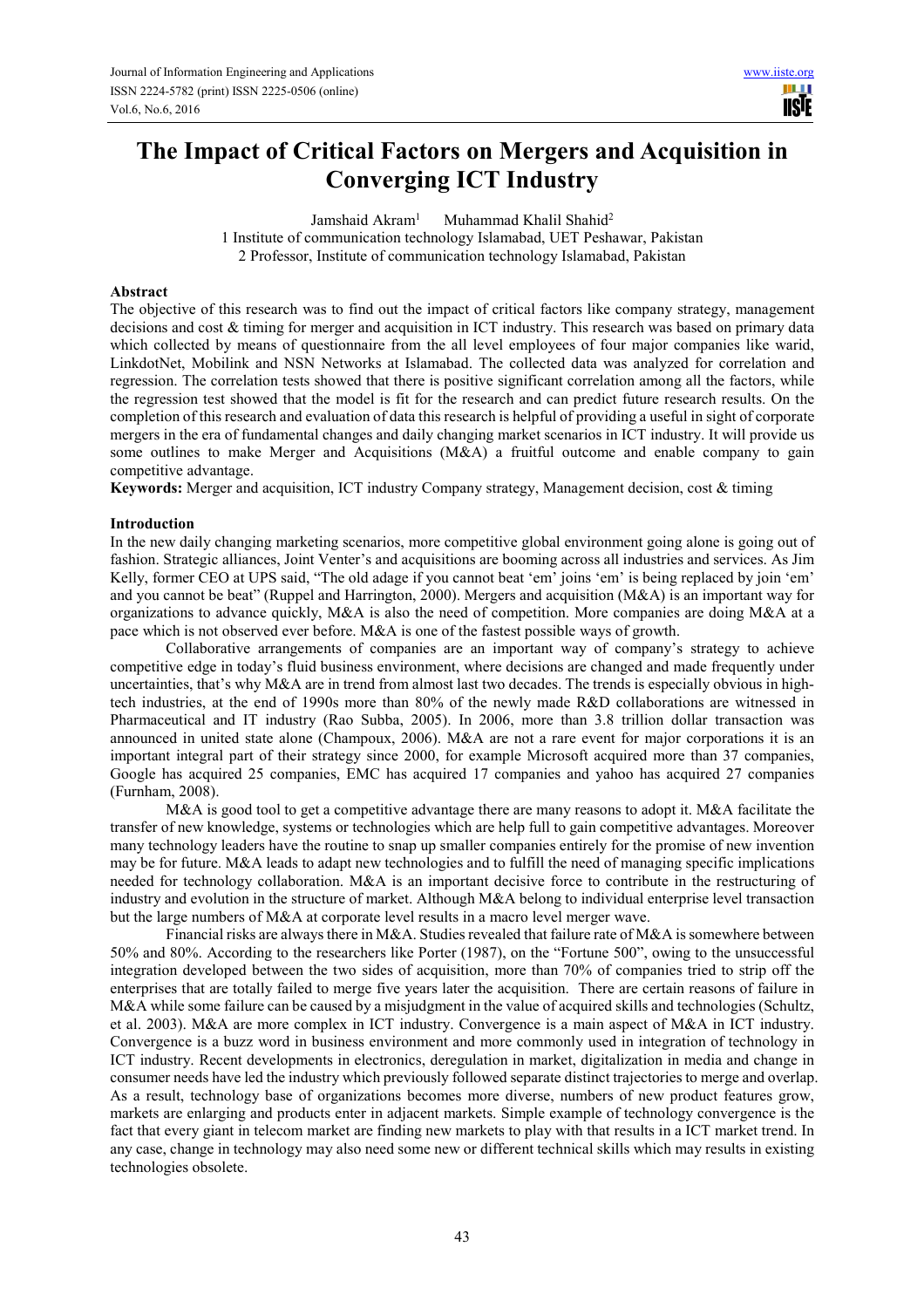## **Problem Statement**

Underneath are few problem statements.

- To what level management decisions, cost  $&$  timing and company strategies impact Mergers and acquisitions (M&A)?
- What are the major factors which contribute to make Merger and acquisitions a successful activity?
- What does the literature investigation process disclose about Merger and acquisitions?

#### **Objectives**

Purpose of the study is to suggest the guidelines for M&A, and following were the main objectives:

- To find out the effect of company strategies on the success of M&A.
- To find out influence of management decision for M&A.
- To check the impact of timing and cost on the success of M&A.

#### **Literature review**

Merger is that strategy where we combine the two company for increasing the profit level and sale level. Set up the single company after merging the two companies (Coffey et al. 2002). From the corporate reorganization point of view the merger and acquisitions are consider as the one of the major instrument. It creates the better value than the single company. Recently thousand are companies who are merging with the other for achieving the organizational goal. There are various companies such as the pharmaceuticals; oil, chemicals, telecommunication, finance and IT are merging their self with the other company (John and Valeroe, 2002). Acquisitions are that situation where one organization gets hold of other firms. One business purchase the other business usually purchase the smaller business which want to engage with the higher business. Mostly company purchase the target companies which are losing their value are nearby insolvent (Mc Donald, Jarrod, max Coulthard, and P.D.Lange (2005).

By looking on such trend industry convergence has been start on the technological and "digital" emerging. Large numbers of digital industry emerging with the other to run in current market situation (Yoffie, 1997; Lei, 2000; Stieglitz, 2003). In the recent modern age of the technology like the other industry technology also consider one of the main drivers without doubt of industry meeting.

In the beginning, various past decades that M  $\&$  A (mergers and acquisitions) were just pay attention on the financial transactions for control the cheaper assets. The target of that organization was very different from the other acquiring company as well as they pay intention on the cash flow and debt repayment**.** Merger and acquisition are different concepts which are helpful for increasing the volume of industry as well as they are considering as to a certain extent strategic with operational in nature (Galpin et al. 2010).

According to the Böhmer, E., Netter, J.M., (1997) that when there are is task complexity so it becomes the reason of the failure. Before making the conclusion for the merger and /acquisition various managers perceived that the merger and acquisition transaction are difficult to do. Some time manager think that only task of the merger and acquisition are difficult but it is not enough prove also the company strategy become the cause of the transaction failure (Borg, 1989).

Whenever the company becomes fail after the merger and acquisition so it should be to do the blame on the M & A, there is another chance to improve themselves with the next M & A which can become the cause of restore. Sometime it become true when merges or acquire with the stronger or better. In view of the suggestion of Borg, J. R, (1989) that there are various types of the entry way in the merger and acquisition for the manager to start the journey of M & A which is the evaluating process and joining process with the other company should be done `by the business development team, clear understand the goal of the company and strategy as well as determine whether it can achieve in with the time or not. According to the Bruner, R.F., (2004) & Buehler, R., Griffin, D., Ross, M., (1994) on the various place companies blame on the acquirer or personality this was involved in acquiring process and merging process. In this case manager can transfer their responsibilities to the promoter, if manager chose the new experience promoter for the next merger and acquisition so it can become the successful instrument for the industry. If the industry are successful in the first merging and acquiring then they will try to do again merge with new industry which they are have in the target. Mostly the same results have been occurring with the positive outcome for first M  $\&$  A attempt. Whenever the transactions of the merger and acquisition have been successful then its reward goes to the manager with such expectation that manager use innovative strategy as well as efforts and by used of the experience. There are two main risk factor which effect on the merger and acquisition process which are time-consuming and complex procedure. Spend time on the process of the merger and acquisition effect on the company strategy and company manger experience with also on the promoters. It's also connected with the organizational and personal change with having the high operating cost, connected with the technical and technological change.

Manager thinks that they have gained from the last decision and learn from mistake, so the next Merger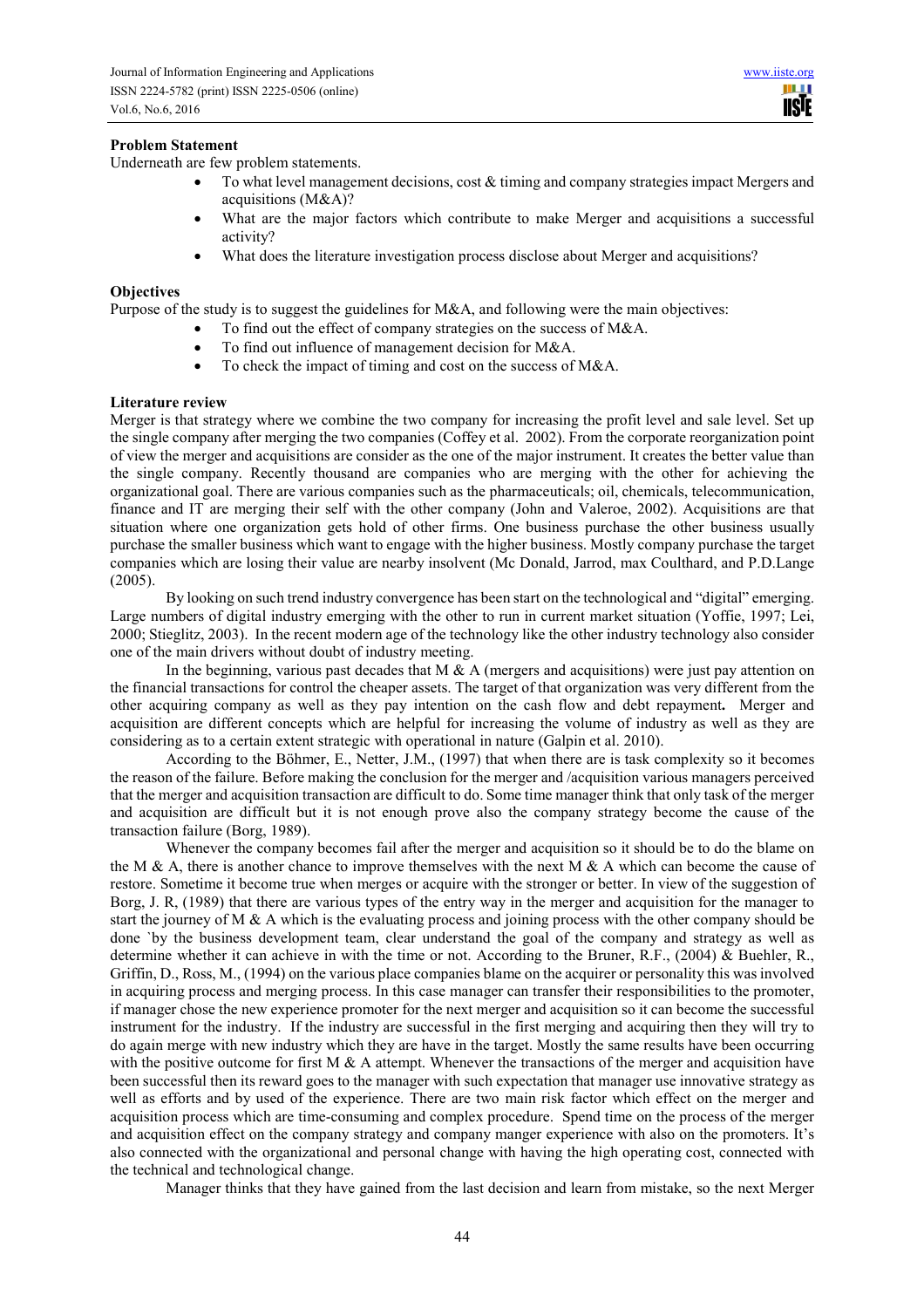and acquisition will be better than the last transaction. They try to avoid from the mistake but the process of the merger and acquisition on every new types of the industry, in some place that are similar. According to the Prendergast and Store (1996) that manager pay fast efforts and their every efforts are learner from the past decision. Mangers make the transaction from their past experience or on the given available information that may be wrong. The procedure of the merger and acquisition is very typical because that are not match from the last transaction. But on the other hand M & A have reward of simple decision.

When there is no any option of growth and also not have materialized proposal then it is better to think about cost and timing, M&A and as well as it is better tool for creation of the industry growth. Merger and acquisition become the source of the additional source of the transaction Sherman, Andrew j., (2010). According to the Jeffery S. Perry, Thomas J. Herd, (2004) that it is not possible for the listed company to create the growth just form the internal project due to external pressure so in that case there is only one option which is merger and acquisition and control of cost and timing. Whether they already loss such case in the past transaction. In view of the past studies that when there are large number of professional advisor and manager who give various opinions on the M &A so the decision become late which become the cause of the failure. According to the Jeffery S. Perry, Thomas J. Herd, (2004) sometime the external pressure become the cause of the M & A.

# **StructuralModel**



Figure: 1Proposed research model (own created)

## **HYPOTHESIS**

H1: *Company strategy has positive relation with merger and acquisition*

H2: *Management decision has positive relation with merger and acquisition*

H3: *Cost and time have negative relation with merger and acquisition*

#### **Methodology**

This study was based on primary data, for this purpose the data was collected by means of 300 questionnaires through field surveys, the respondents were the Executive vice presidents, General Managers, Managers and staff of selected companies like Warid, LinkdotNet, Mobilink and NSN Networks, at Islamabad. The aim of survey was to review the enlisted success factors and determine whether the list provides the comprehensive set of success factors to be considered. Answers of the each success factor were summarized to evaluate the total score of importance of success factor for M&A in identified organizations are Warid, LinkdotNet, Mobilink and NSN Networks.

#### **Population**

The employees of different level of jobs of selected companies like Warid, LinkdotNet, Mobilink and NSN Networks were the population for this research, working at Islamabad.

#### **Sample and Selection**

The questionnaires in 300 quantities were the sample for this research, and the researcher tried involve all level of employees of all the departments of selected companies.

#### **Data Collection**

After the successful development and distribution of questionnaires (by different types of media for distribution) the data was collected, as the main medium of distribution was by hand, so on spot filling method made easier to collect data. Very small amount of data was distributed and collect through email.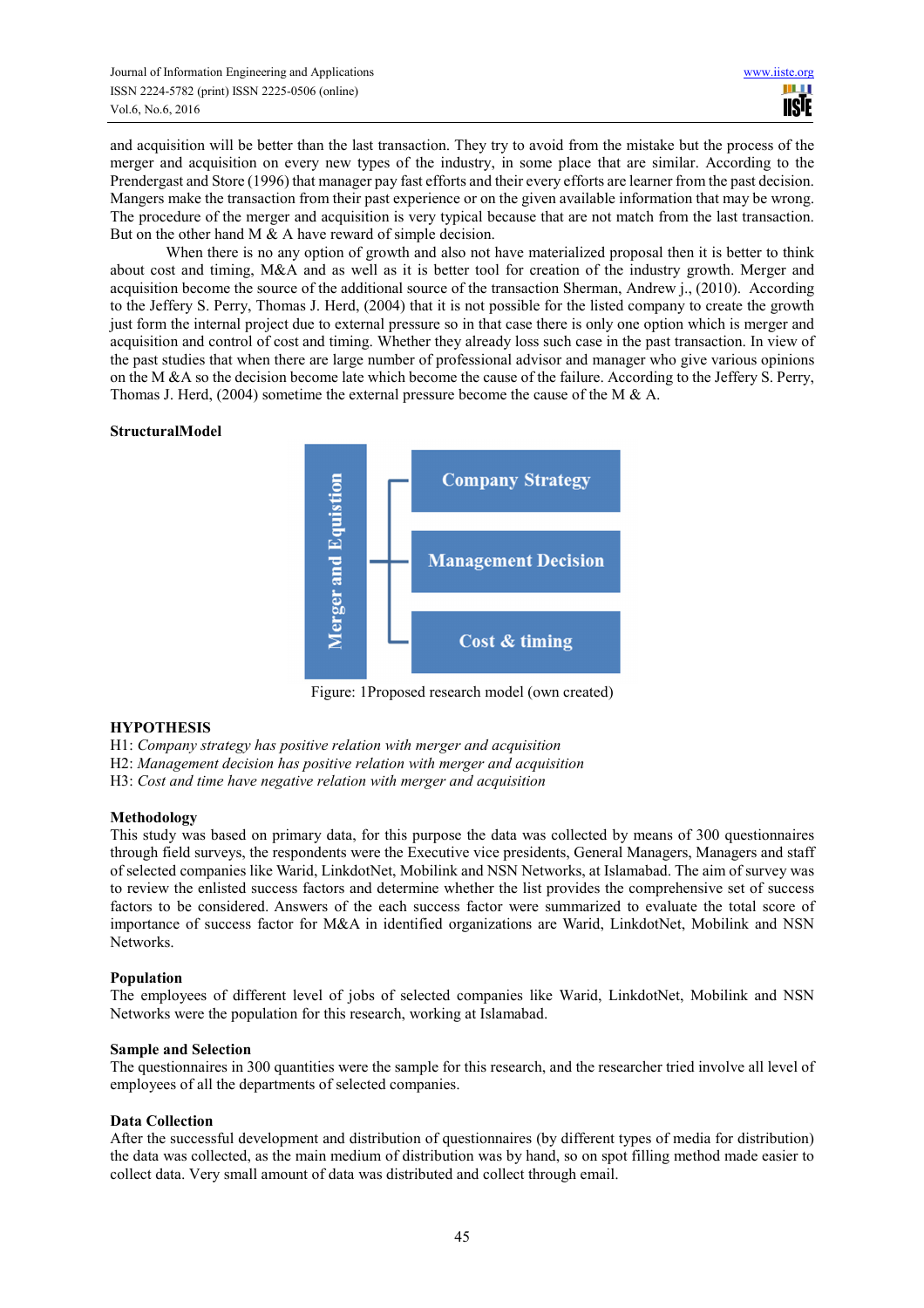## **Analyses of Data**

To obtain the research results SPSS Inc 16.0 was used, Means, Mode and Standard Deviation tests provided a vision of collected data. It also was analyzed, that at up to how much level the M&A is best. The Regression analysis showed the impact of each independent variable over dependent variable. The relationship among all the variables was tested in co-relation test the analysis in detail is discussed in next chapter.

#### **Correlation Analysis**

The correlation analysis shows the association among all the research variables which is known from the significant level, the significant level is shown with P-value, the significant level lies between 0.001 to 0.005. **Table No. 1 Correlation Analysis**

|                 |                  | Company  | Management | Cost and time | Merger<br>and |
|-----------------|------------------|----------|------------|---------------|---------------|
|                 |                  | strategy | decisions  |               | acquisition   |
| Company         | Pearson          |          |            |               |               |
| strategy        | correlation      |          |            |               |               |
|                 | Sign. (2-tailed) |          |            |               |               |
| Management      | Pearson          | $.446**$ |            |               |               |
| decision        | correlation      |          |            |               |               |
|                 | Sign. (2-tailed) | .000     |            |               |               |
| Cost and timing | Pearson          | $.498**$ | $.411***$  |               |               |
|                 | correlation      |          |            |               |               |
|                 | Sign. (2-tailed) | .000     | .000       |               |               |
| Merger<br>and   | Pearson          | $.166*$  | $.212*$    | $.329**$      |               |
| acquisition     | correlation      |          |            |               |               |
|                 | Sign. (2-tailed) | .000     | .000       | .000          |               |

\*\*. Correlation is significant at 0.01 level (2-tailed).

\*. Correlation is significant at 0.05 level (2-tailed).

The above given table shows the correlation among all the searched variables, the research results regarding the company strategy that is  $= 0.166^*$  at  $P = 0.00$ , show that there is positive significant correlation with merger and acquisition. Here the single \* indicates that there are only 5% of chances of error. In case of management decision the correlation value is  $0.212*$  at  $p= 0.000$ , it is interpreted as there is positive significant correlation but with 5% error in research. Same  $0.329**$  at P=  $0.000$  indicates that there is strong positive correlation of cost and time.

#### **Regression analysis**

The regression analysis gives the information about the model; the relationship of each independent variable with dependent variable is also measured in regression. The table of regression is given below, will be discussed, at the end the conclusion will show the model is fit or not fir for the research.

# *Model summary*

| l adie 2 Model summary |                     |                      |                      |                          |  |
|------------------------|---------------------|----------------------|----------------------|--------------------------|--|
| Model                  |                     |                      |                      | square<br>$\mathbf{v}$   |  |
|                        |                     |                      | 540<br>$\sim$<br>U.J | 501<br>v. <i>j</i> / 1   |  |
|                        | $\cdot$<br><b>D</b> | $\sqrt{ }$<br>$\sim$ | $\mathbf{r}$         | $\overline{\phantom{0}}$ |  |

a. Predictors: (Constant), Company strategy, Management decision, Cost and timing

**Table 2 Model summary** 

b. Dependent variable: Merger and acquisition

Mostly F-value represents significant level, which from 0.01 to 0.05, the F-value in significant level shows that model is fit for research, otherwise not fit for research

| <b>Table 3 Anova</b> |            |                                                                                 |             |  |  |
|----------------------|------------|---------------------------------------------------------------------------------|-------------|--|--|
| Model                |            | F-Value                                                                         | Significant |  |  |
|                      | Regression | .2.765                                                                          | 0.000       |  |  |
| -                    |            | Due distance (Constant), Commons studence Monographer desigion, Cost and timing |             |  |  |

a. Predictors: (Constant), Company strategy, Management decision, Cost and timing

b. Dependent Variable: Merger and acquisition

In this research F-value = 12.765 at significant value 0.000 that means there is the high level of significance, the model is fit for research.

As the model summary is given in above table represents the impact each independent variable like Company strategy, Management decision, Cost and timing on dependent variable M&A. The above table of regression analysis shows that the R provides the relationship between the observed and predicted value of dependent variables, here  $R = 0.540$ . The R square gives the strength of relation between independent and dependent variables, here R square is 0.591, means each independent variable Company strategy, Management decision, Offers (products and services), Cost and timing and Performance of team has 62% impact on M&A. *ANOVA*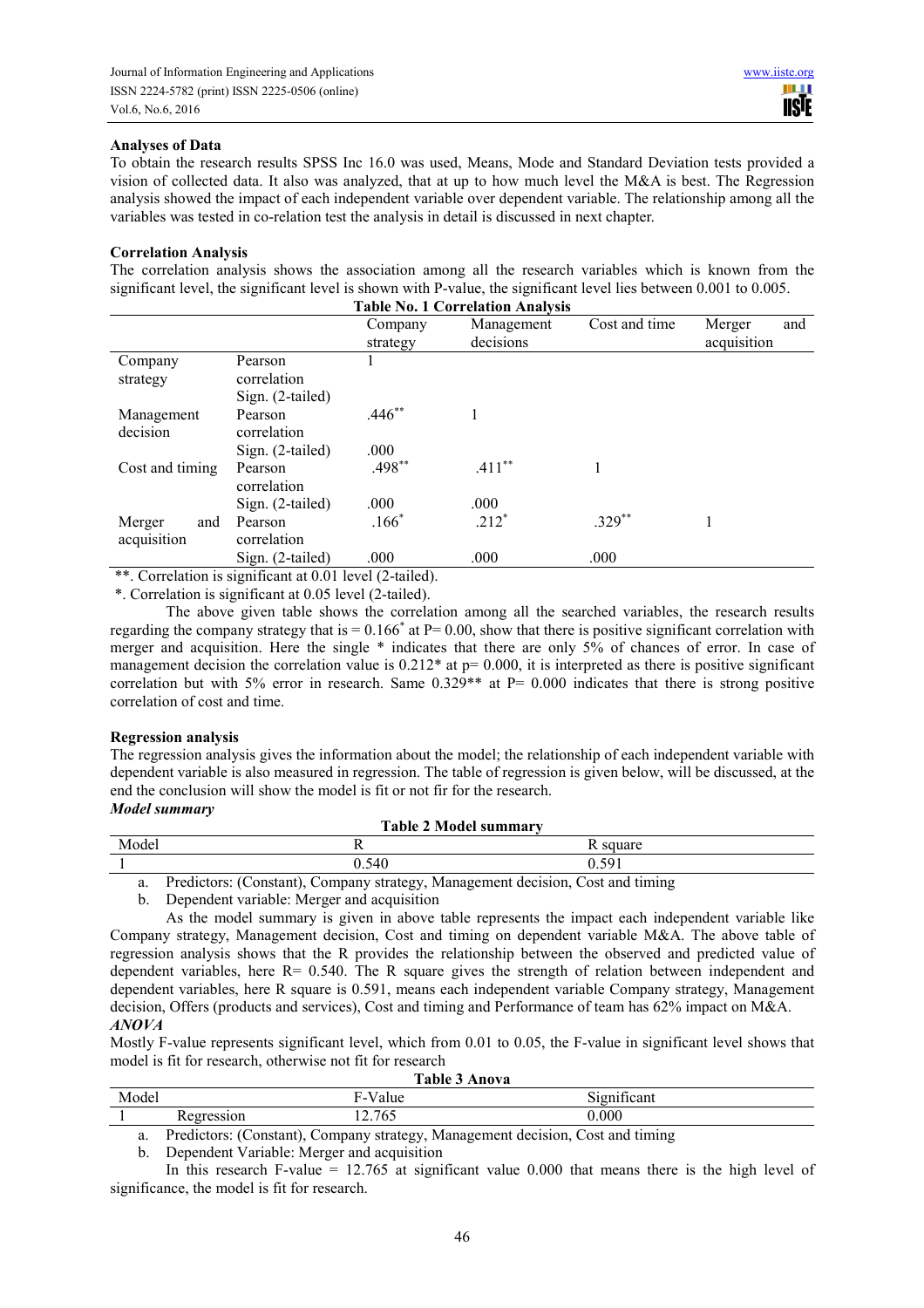# *Coefficient*

In coefficient analysis it comes to know that how much each independent variable is impacting on dependent variable, the value of standardized beta shows the impact level.

| <b>Table 4 Coefficient</b> |                   |         |             |  |
|----------------------------|-------------------|---------|-------------|--|
| Model                      | Standardized Beta | T-Value | Significant |  |
| Constant                   |                   | 3.433   | 0.001       |  |
| Company strategy           | 0.500             | 2.878   | 0.001       |  |
| Management decision        | 0.543             | 4.440   | 0.003       |  |
| Cost & time                | 0.380             | 0.242   | 0.002       |  |

Dependent Variable: Merger and acquisition

In this research the independent variables are Company strategy, Management decision, Cost and timing, their standard beta value is 0.500, 0.543, 0.380, respectively, means company strategy has 50% impact on dependent variable M&A, management decision has 54% impact on dependent variable M&A, cost and time has 38% impact on dependent variable M&A.

#### **Conclusion**

This research concluded very important aspects regarding the impact of factors like Company strategy, Management decision, Cost and timing on Merger and Acquisition further it is summed up in following points:

The company strategy is a key element for merger and acquisition, as has been seen very significant impact of company strategy on M&A in selected organization like Warid, LinkdotNet, Mobilink and NSN Networks. So it is very effective for these companies to make very clear and strong strategies that play their more positive role for merger and acquisition.

The success factor of any company is the decision making, the companies having capable mangers that make suitable in time decisions, play their vital role for the company to be or not the part of M&A. this research indicated a significant relation, the selected companies decided best for merger and acquisition.

In the case of cost and timing, in merger the cost becomes more reasonable and affordable, the time decides the future of the firm, so in this situation the cost and timing has positive role.

At the end the success or failure of merger and acquisition totally depends upon the team work, if the companies have more skilled team but lacks in teamwork is step first for downstream.

#### **Limitations**

As this research claims for perfection, there are also some limitations which are given below:

- $\triangleright$  Initially very limited demographic and geographic area
- $\triangleright$  The small amount of selected companies
- $\triangleright$  Short sample size
- $\triangleright$  Other influencing factors of M&A

#### **Recommendations**

After successful completions are made:

- The ICT organizations like Warid, LinkdotNet, Mobilink and NSN Networks in Pakistan, in case of teamwork needs to place right person for right job, it will increase the productivity and ensure the success of merger and acquisition.
- The decision phase for merger and acquisition is based on suitable decision making so the ICT industry should make right decisions on right time by observing the economic conditions of country.
- The changing trends of market and customer, it is essential to offer the products and services on reasonable cost with short span of time.
- The research results may vary if the demographic area and sample size is increased.

## **References**

American Management Association Bettis, Richard A. and Hitt, Michael A. (1995) The New

Böhmer, E., Netter, J.M., 1997. Management Optimism and Corporate Acquisitions:M

Brian Boufarah, Lucian Spatoliatore, Merger and Acquisiton Considerations for Alternative Energies, Deloitte Development LLC, 2012

Bruner, Robert F." Applied Mergers and Acquisitions Workbook." Vol. 175.John Wiley & Sons, 2011.

- Champoux, J.E. 2006. Organizational Behavior: Integrating Individuals, Groups and Organizations. New Mexico: Thomson South Western.
- Choi, J.N. (2002). External activities and team effectiveness: Review and theoretical development. *Small Group Research*, 33, 181–208.

Coffey, John, Valerie Garrow, and Linda Holbeche. Reaping the benefits of mergers and acquisitions. Routledge,